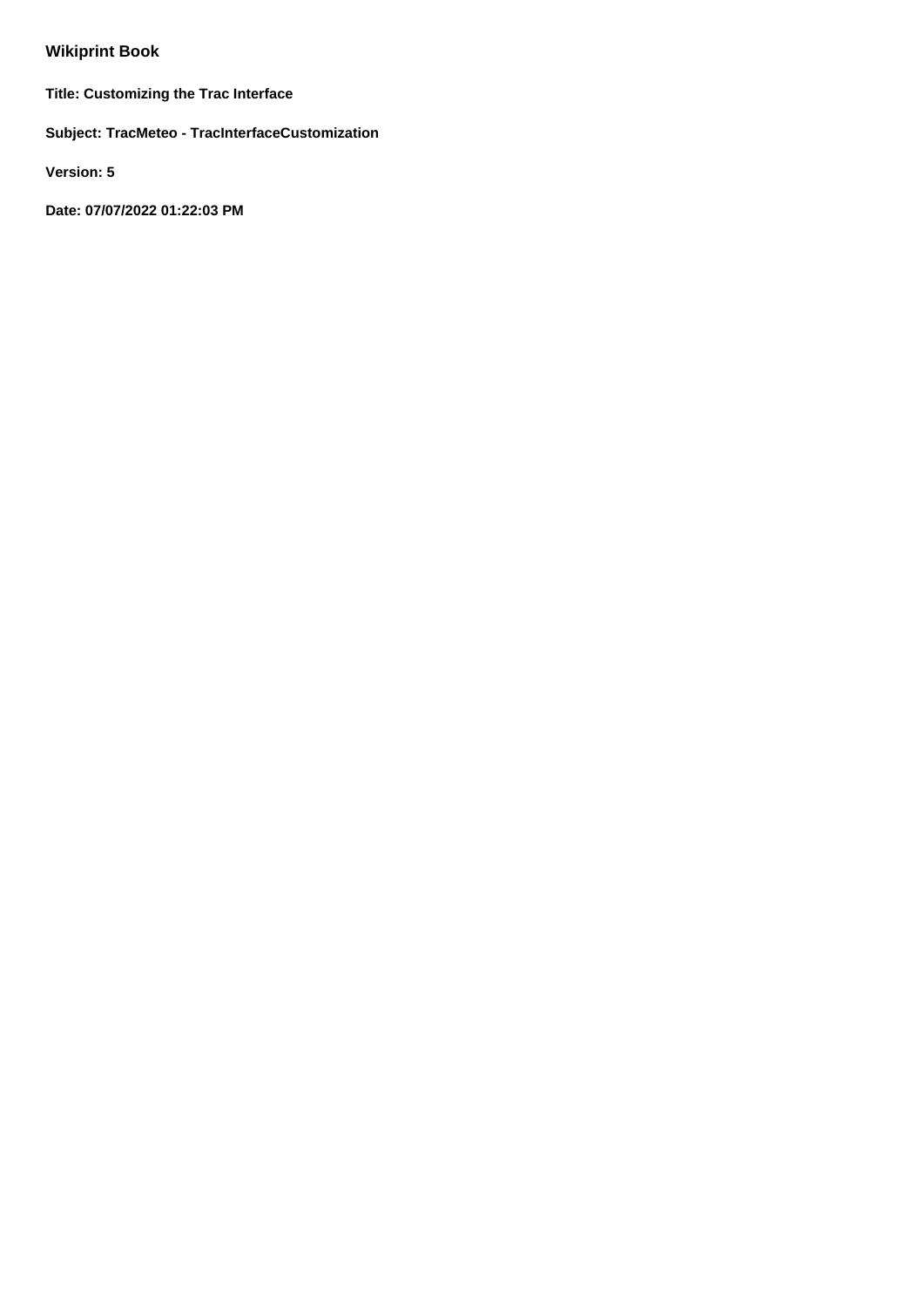## **Table of Contents**

| <b>Customizing the Trac Interface</b> |   |
|---------------------------------------|---|
| Introduction                          | c |
| Project Logo and Icon                 | З |
| Logo                                  | З |
| Icon                                  | З |
| <b>Custom Navigation Entries</b>      | З |
| Site Appearance                       | Δ |
| Project List                          |   |
| <b>Project Templates</b>              | 6 |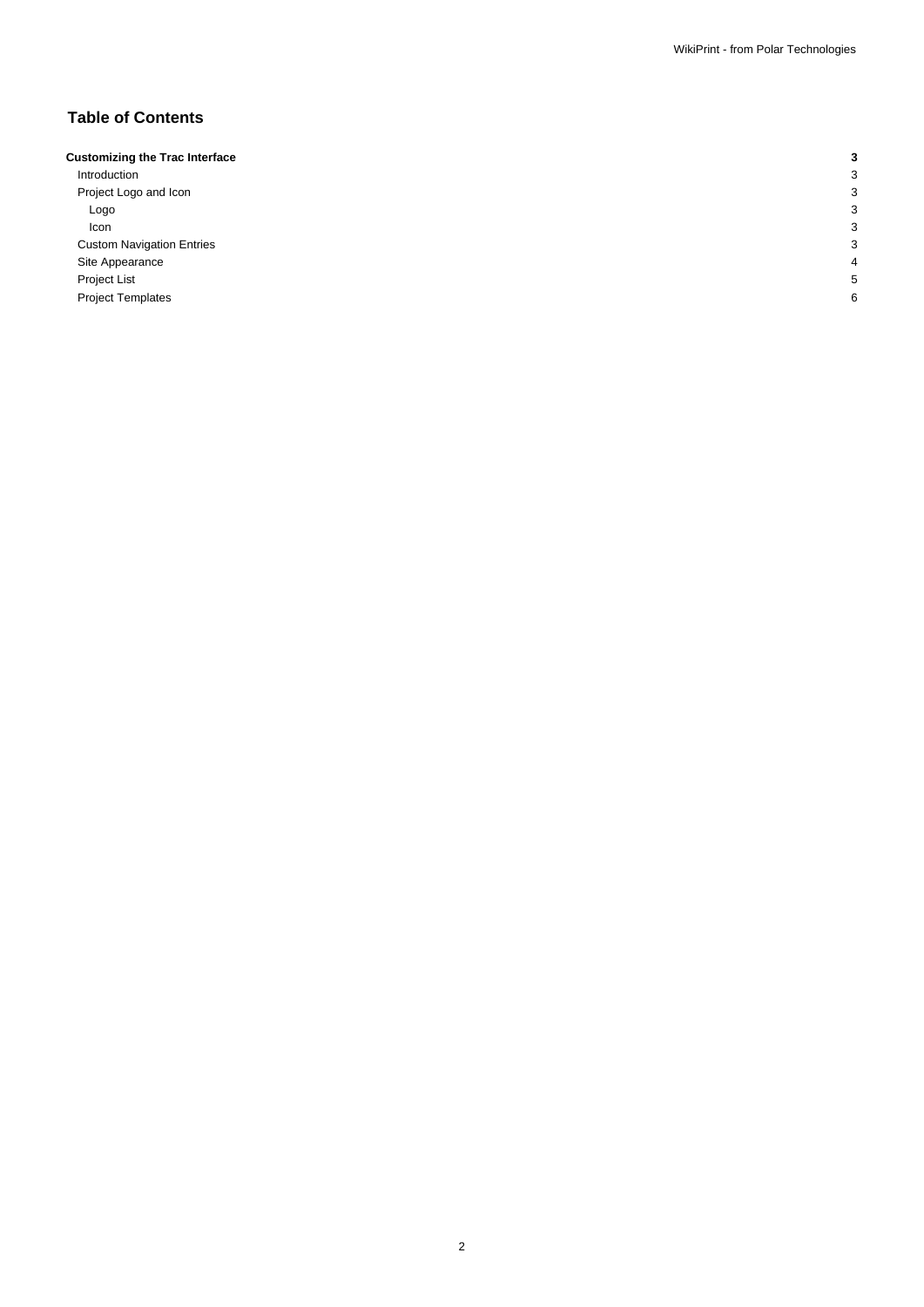## **Customizing the Trac Interface**

## **Introduction**

This page is meant to give users suggestions on how they can customize the look of Trac. Topics on this page cover editing the HTML templates and CSS files, but not the program code itself. The topics are intended to show users how they can modify the look of Trac to meet their specific needs. Suggestions for changes to Trac's interface applicable to all users should be filed as tickets, not listed on this page.

#### **Project Logo and Icon**

The easiest parts of the Trac interface to customize are the logo and the site icon. Both of these can be configured with settings in [trac.ini.](https://meteo.unican.es/trac/wiki/TracIni)

The logo or icon image should be put in a folder named "htdocs" in your project's environment folder. (Note: in projects created with a Trac version prior to 0.9 you will need to create this folder)

Note: you can actually put the logo and icon anywhere on your server (as long as it's accessible through the web server), and use their absolute or server-relative URLs in the configuration.

Now configure the appropriate section of your [trac.ini](https://meteo.unican.es/trac/wiki/TracIni):

#### **Logo**

Change the src setting to site/ followed by the name of your image file. The width and height settings should be modified to match your image's dimensions (the Trac chrome handler uses "site/" for files within the project directory htdocs and "common/" for the common ones).

```
[header_logo]
src = site/my_logo.gif
alt = My Project
width = 300
height = 100
```
#### **Icon**

Icons should be a 16x16 image in .gif or .ico format. Change the icon setting to site/ followed by the name of your icon file. Icons will typically be displayed by your web browser next to the site's URL and in the Bookmarks menu.

```
[project]
icon = site/my_icon.ico
```
Note though that this icon is ignored by Internet Explorer, which only accepts a file named favicon.ico at the root of the host. To make the project icon work in both IE and other browsers, you can store the icon in the document root of the host, and reference it from trac.ini as follows:

```
[project]
icon = /favicon.ico
```
Should your browser have issues with your favicon showing up in the address bar, you may put a "?" (less the quotation marks) after your favicon file extension.

```
[project]
icon = /favicon.ico?
```
#### **Custom Navigation Entries**

The new [mainnav] and [metanav] can now be used to customize the text and link used for the navigation items, or even to disable them (but not for adding new ones).

In the following example, we rename the link to the Wiki start "Home", and hide the "Help/Guide?". We also make the "View Tickets" entry link to a specific report .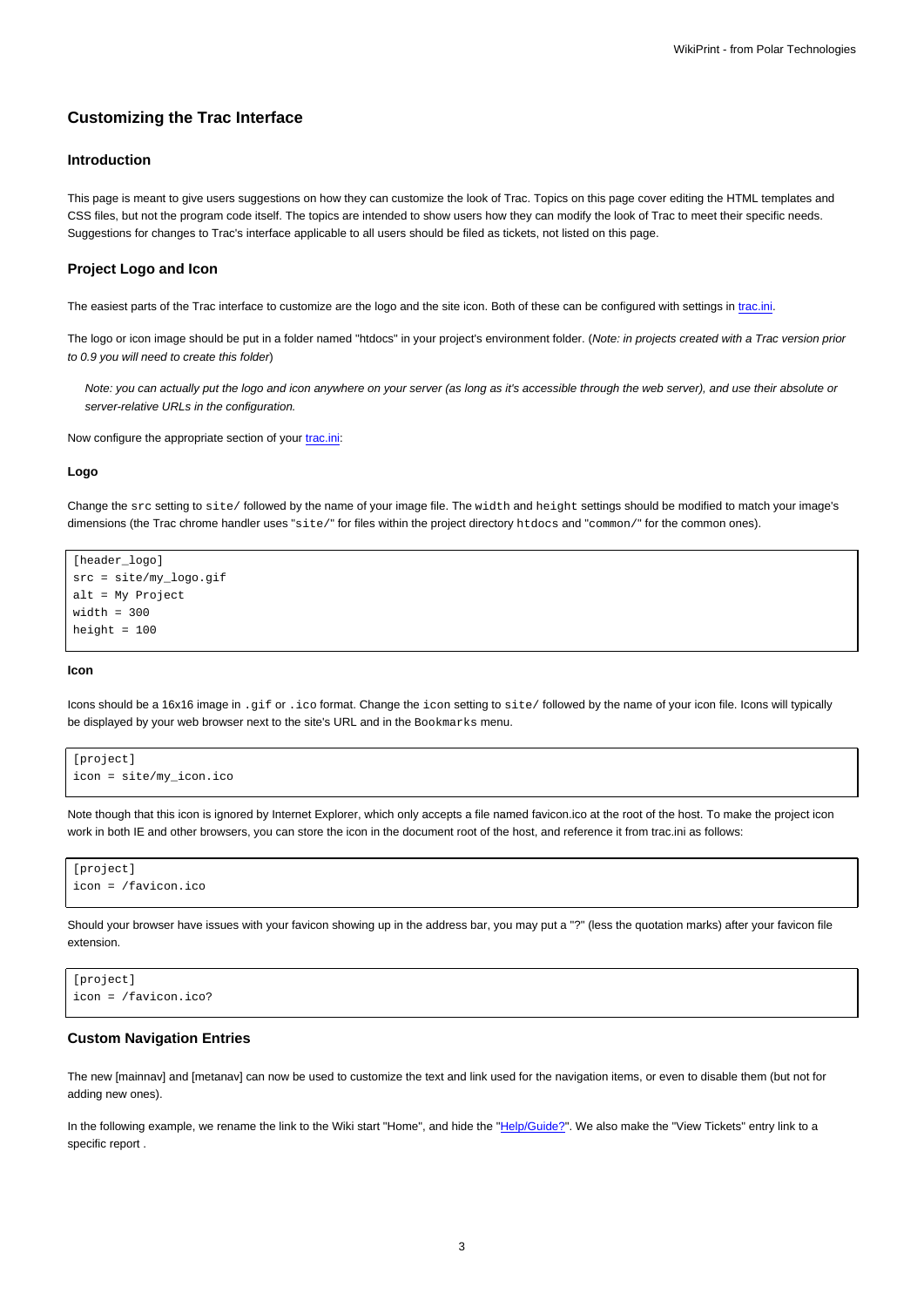```
[mainnav]
wiki.label = Home
tickets.href = /report/24
[metanav]
help = disabled
```
See also **[TracNavigation](https://meteo.unican.es/trac/wiki/TracNavigation)** for a more detailed explanation of the mainnav and metanav terms.

#### **Site Appearance**

Trac is using [?Genshi](http://genshi.edgewall.org) as the templating engine. Documentation is yet to be written, in the meantime the following tip should work.

Say you want to add a link to a custom stylesheet, and then your own header and footer. Save the following content as 'site.html' inside your projects templates directory (each Trac project can have their own site.html), e.g. /path/to/env/templates/site.html:

```
<html xmlns="http://www.w3.org/1999/xhtml"
    xmlns:py="http://genshi.edgewall.org/"
    py:strip="">
<!--! Add site-specific style sheet -->
<head py:match="head" py:attrs="select('@*')">
  ${select('*|comment()|text()')}
  <link rel="stylesheet" type="text/css"
        href="${href.chrome('site/style.css')}" />
 </head>
 <body py:match="body" py:attrs="select('@*')">
  <!--! Add site-specific header -->
  <div id="siteheader">
    <!--! Place your header content here... -->
  </div>
  ${select('*|text()')}
  <!--! Add site-specific footer -->
  <div id="sitefooter">
    <!--! Place your footer content here... -->
  </div>
</body>
</html>
```
Those who are familiar with XSLT may notice that Genshi templates bear some similarities. However, there are some Trac specific features - for example **\${href.chrome('site/style.css')}** attribute references template placed into environment's htdocs/ In a similar fashion **\${chrome.htdocs\_location}** is used to specify common htdocs/ directory from Trac installation.

site.html is one file to contain all your modifications. It usually works by the py:match (element or attribute), and it allows you to modify the page as it renders - the matches hook onto specific sections depending on what it tries to find and modify them. See [?this thread](http://groups.google.com/group/trac-users/browse_thread/thread/70487fb2c406c937/) for a detailed explanation of the above example site.html. A site.html can contain any number of such py:match sections for whatever you need to modify. This is all [?Genshi,](http://genshi.edgewall.org/) so the docs on the exact syntax can be found there.

Example snippet of adding introduction text to the new ticket form (hide when preview):

```
<form py:match="div[@id='content' and @class='ticket']/form" py:attrs="select('@*')">
<py:if test="req.environ['PATH_INFO'] == '/newticket' and (not 'preview' in req.args)">
   <p>Please make sure to search for existing tickets before reporting a new one!</p>
 \langle/py:if>
${select('*')}
</form>
```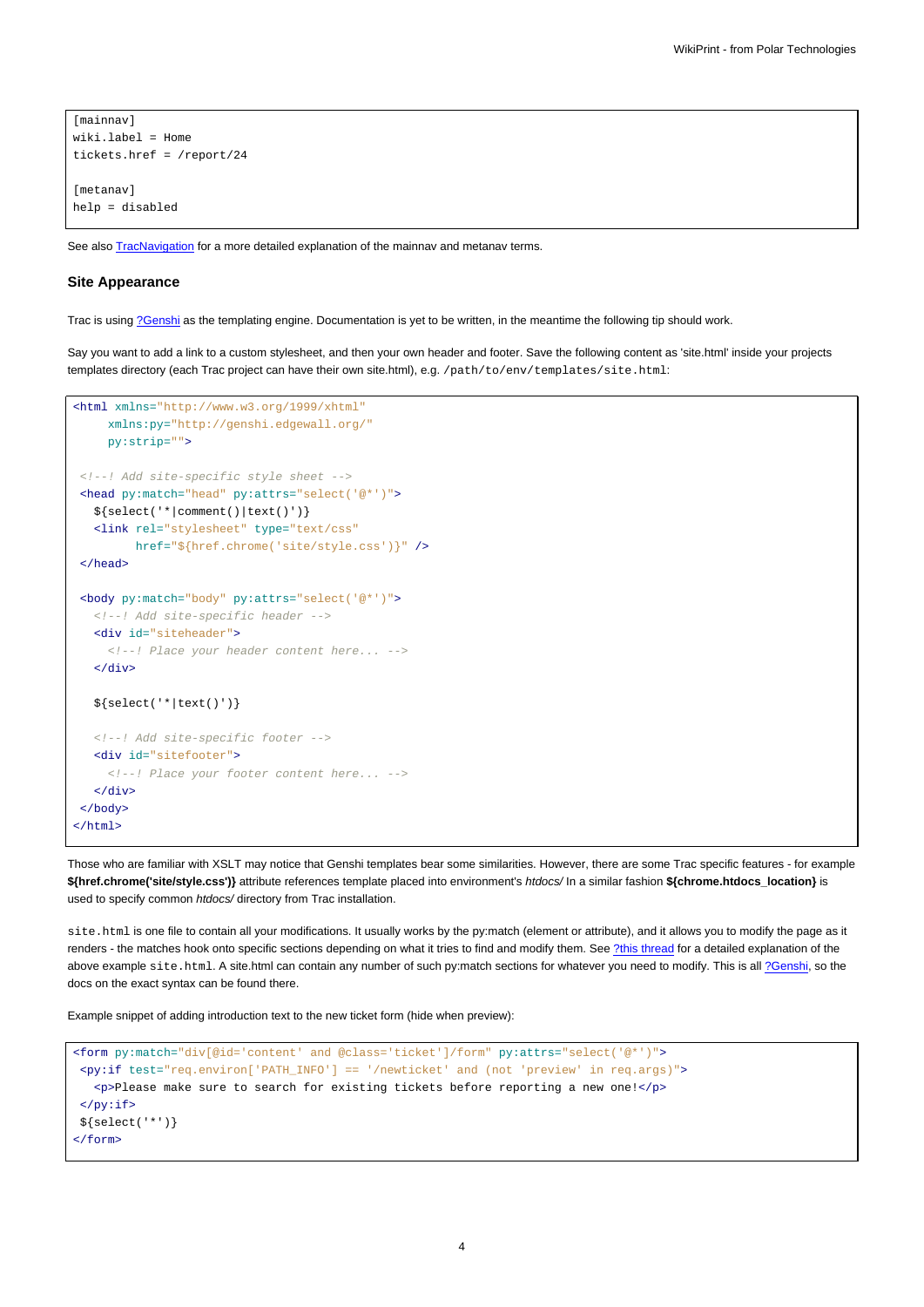This example illustrates a technique of using **req.environ['PATH\_INFO']** to limit scope of changes to one view only. For instance, to make changes in site.html only for timeline and avoid modifying other sections - use  $req.$   $environ['PATH\_INFO'] == '/timeline$   $line$   $i$  condition in <py:if> test.

More examples snippets for site.html can be found at [?CookBook/SiteHtml](http://trac.edgewall.org/intertrac/wiki%3ACookBook/SiteHtml).

Example snippets for style.css can be found at [?CookBook/SiteStyleCss](http://trac.edgewall.org/intertrac/wiki%3ACookBook/SiteStyleCss).

If the environment is upgraded from 0.10 and a site\_newticket.cs file already exists, it can actually be loaded by using a workaround - providing it contains no ClearSilver? processing. In addition, as only one element can be imported, the content needs some sort of wrapper such as a <div> block or other similar parent container. The XInclude namespace must be specified to allow includes, but that can be moved to document root along with the others:

```
<form py:match="div[@id='content' and @class='ticket']/form" py:attrs="select('@*')"
      xmlns:xi="http://www.w3.org/2001/XInclude">
<py:if test="req.environ['PATH_INFO'] == '/newticket' and (not 'preview' in req.args)">
  <xi:include href="site_newticket.cs"><xi:fallback /></xi:include>
\langle/py:if>
${select('*')}
</form>
```
Also note that the site.html (despite its name) can be put in a common templates directory - see the [inherit] templates dir option. This could provide easier maintainence (and a migration path from 0.10 for larger installations) as one new global site.html file can be made to include any existing header, footer and newticket snippets.

#### **Project List**

You can use a custom Genshi template to display the list of projects if you are using Trac with multiple projects.

The following is the basic template used by Trac to display a list of links to the projects. For projects that could not be loaded it displays an error message. You can use this as a starting point for your own index template.

```
<!DOCTYPE html
  PUBLIC "-//W3C//DTD XHTML 1.0 Strict//EN"
   "http://www.w3.org/TR/xhtml1/DTD/xhtml1-strict.dtd">
<html xmlns="http://www.w3.org/1999/xhtml"
    xmlns:py="http://genshi.edgewall.org/"
    xmlns:xi="http://www.w3.org/2001/XInclude">
 <head>
   <title>Available Projects</title>
 </head>
 <br />
shody>
  <h1>Available Projects</h1>
   \langle u \rangle<li py:for="project in projects" py:choose="">
       <a py:when="project.href" href="$project.href"
          title="$project.description">$project.name</a>
       <py:otherwise>
         <small>$project.name: <em>Error</em> <br />> />> ($project.description)</small>
       </py:otherwise>
     \langle/li>
   \langle/ul>
</body>
</html>
```
Once you've created your custom template you will need to configure the webserver to tell Trac where the template is located (pls verify ... not yet changed to 0.11):

### For [mod\\_wsgi:](https://meteo.unican.es/trac/wiki/TracModWSGI)

os.environ['TRAC\_ENV\_INDEX\_TEMPLATE'] = '/path/to/template'